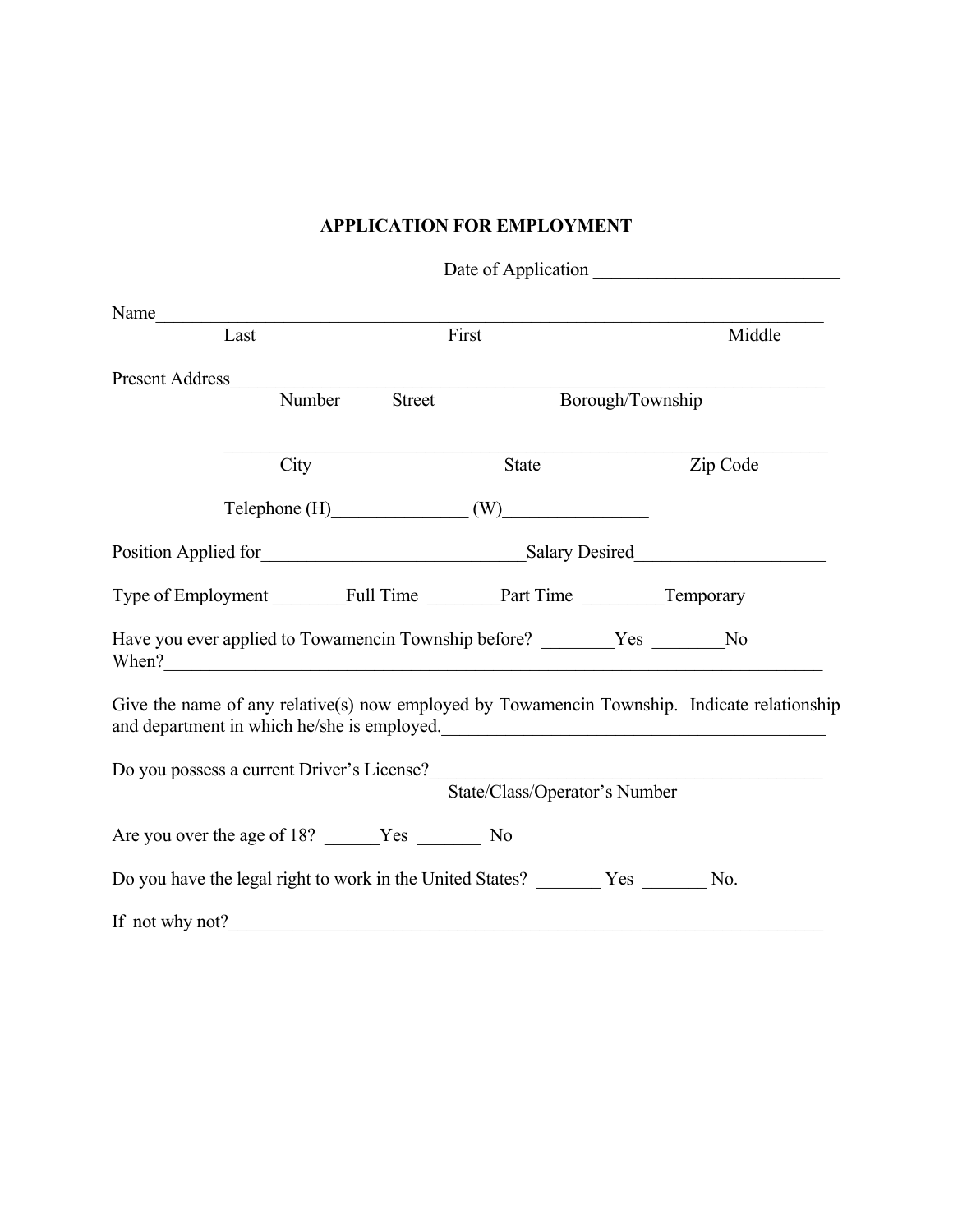Have you ever been convicted of a crime except a minor traffic violation? \_\_\_\_\_Yes \_\_\_\_No.

If yes, state citation, date, court, and place where offense occurred.

*Conviction of a crime cannot, in and of itself, disqualify an applicant from consideration for employment.*

 $\mathcal{L}_\mathcal{L} = \{ \mathcal{L}_\mathcal{L} = \{ \mathcal{L}_\mathcal{L} = \{ \mathcal{L}_\mathcal{L} = \{ \mathcal{L}_\mathcal{L} = \{ \mathcal{L}_\mathcal{L} = \{ \mathcal{L}_\mathcal{L} = \{ \mathcal{L}_\mathcal{L} = \{ \mathcal{L}_\mathcal{L} = \{ \mathcal{L}_\mathcal{L} = \{ \mathcal{L}_\mathcal{L} = \{ \mathcal{L}_\mathcal{L} = \{ \mathcal{L}_\mathcal{L} = \{ \mathcal{L}_\mathcal{L} = \{ \mathcal{L}_\mathcal{$ 

## **EDUCATIONAL BACKGROUND**

| School Name                 | Address                                                                                  | Degree                                                                                                     | <b>Major Study</b> |
|-----------------------------|------------------------------------------------------------------------------------------|------------------------------------------------------------------------------------------------------------|--------------------|
| High School                 |                                                                                          |                                                                                                            |                    |
| College                     |                                                                                          |                                                                                                            |                    |
| Technical/Business School   |                                                                                          |                                                                                                            |                    |
| Other Schools or Courses    |                                                                                          |                                                                                                            |                    |
|                             | Circle highest grade of high school completed. 9 10 11 12                                |                                                                                                            |                    |
|                             | Circle number of years of college completed. $1 \quad 2 \quad 3 \quad 4 \quad 5 \quad 6$ |                                                                                                            |                    |
|                             |                                                                                          | If you are covered under the Veterans Preference Act, list your Military Record: (List branch,             |                    |
|                             |                                                                                          | Have you ever been discharged or requested to resign from a position? Yes No<br>If yes, give circumstances |                    |
|                             |                                                                                          | Are you employed now? _____Yes ____No. Why do you desire to make a<br>change?                              |                    |
| $\overline{\phantom{0}}$ No |                                                                                          | Have you ever held a position of trust (handling money or confidential material? Yes                       |                    |
|                             | Have you ever been refused a bond? Yes No                                                |                                                                                                            |                    |
|                             |                                                                                          | Can you perform the essential functions of this job? Yes No                                                |                    |
|                             |                                                                                          | Do you need a reasonable accommodation to perform the essential functions of the job?                      |                    |
| $Yes$ No                    |                                                                                          |                                                                                                            |                    |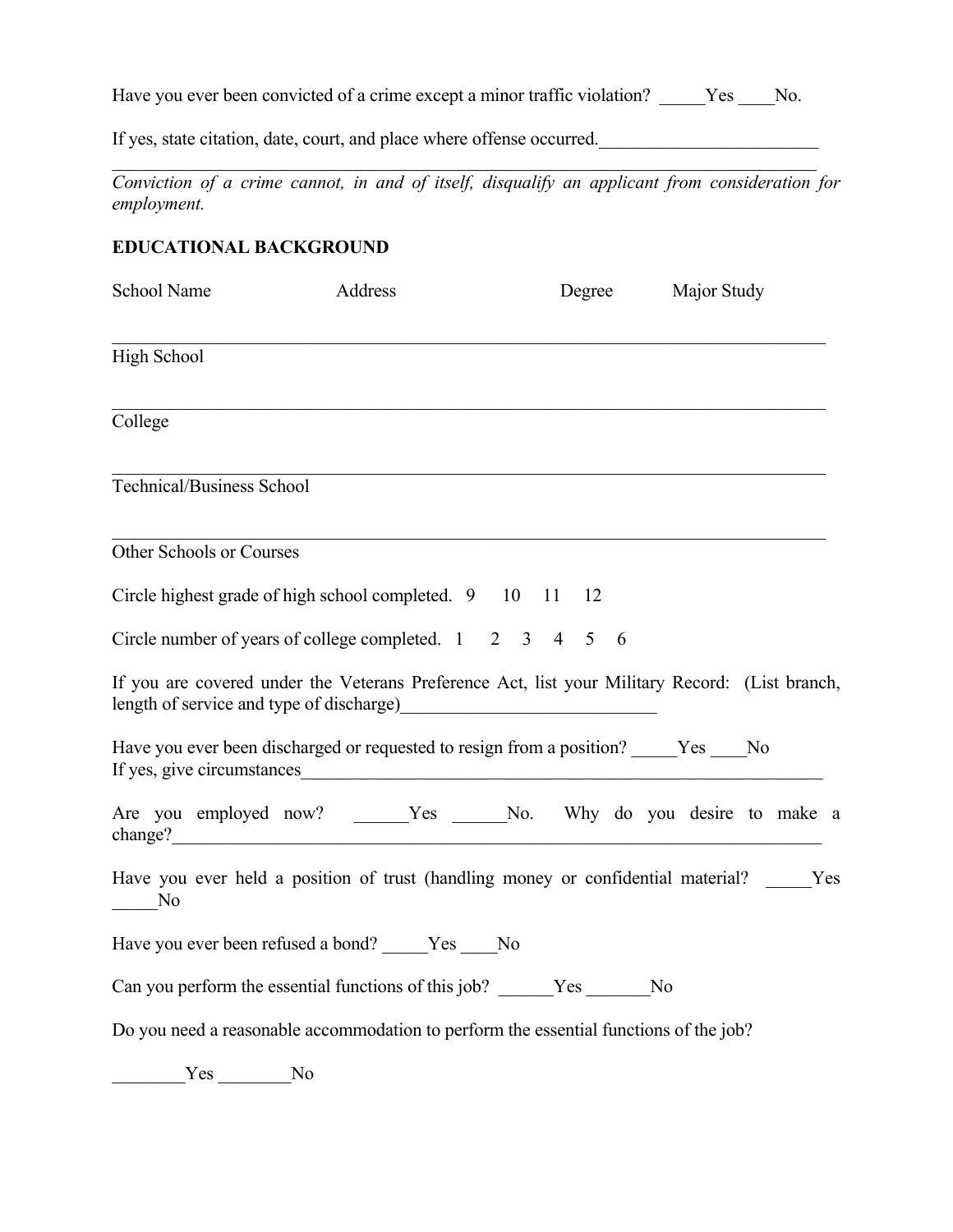List any skills or trades that you have and the extent of your experience in each.

**PREVIOUS EMPLOYMENT:** (List present and previous employment. Begin with most recent employment and work backward.) Name of  $Firm$ Address Telephone No. Dates of Employment Your Position or Title **Duties Performed** Reason for Leaving Name of Firm Address Telephone No. Dates of Employment Your Position or Title Duties Performed Reason for Leaving Name of Firm Address Telephone No. Your Position or Title Dates of Employment Duties Performed

Reason for Leaving